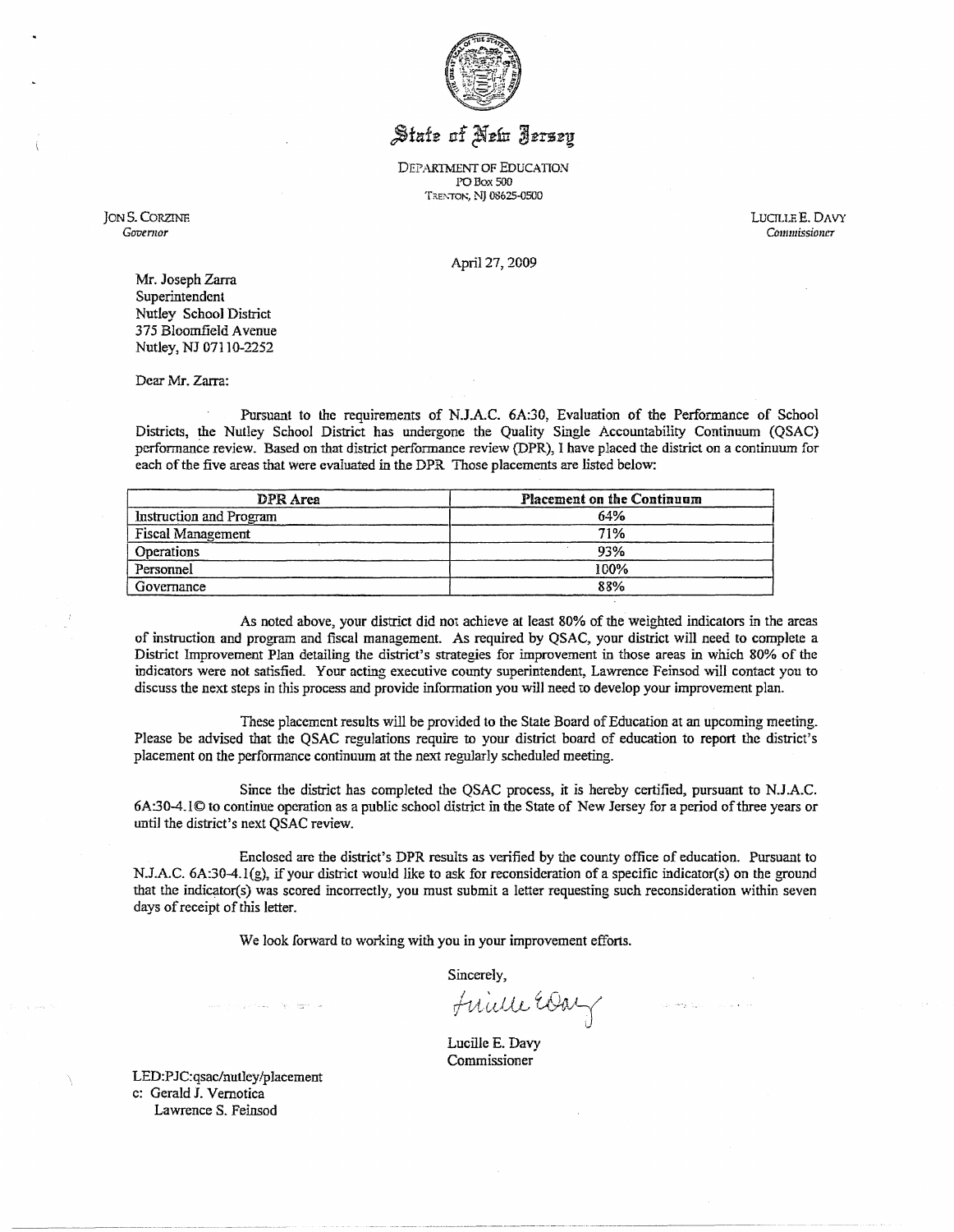| <b>Step 1: Indicators</b>                                                                                                                                                                                                                                                                                                                                                                                                                                                | <b>Step 3: Timeline</b> |             |              |                                                                                                                                                                                                        |                                      |                                                                        | County |
|--------------------------------------------------------------------------------------------------------------------------------------------------------------------------------------------------------------------------------------------------------------------------------------------------------------------------------------------------------------------------------------------------------------------------------------------------------------------------|-------------------------|-------------|--------------|--------------------------------------------------------------------------------------------------------------------------------------------------------------------------------------------------------|--------------------------------------|------------------------------------------------------------------------|--------|
|                                                                                                                                                                                                                                                                                                                                                                                                                                                                          | Short<br>Term           | 12<br>Month | Long<br>Term | Step 3: Issue/Actions/Strategies/Intervention                                                                                                                                                          | <b>Step 4: Person</b><br>Responsible | Step 5: Evidence of<br><b>Completion/Impact</b>                        | Review |
| <b>Instruction and Program</b>                                                                                                                                                                                                                                                                                                                                                                                                                                           |                         |             |              |                                                                                                                                                                                                        |                                      |                                                                        |        |
| A5: When comparing current and prior year<br>assessment data for total students, the district<br>shows one of the following:<br>a. An increase in the prior year's percentage<br>of students that achieved proficiency<br>(proficient plus advanced proficient) of at<br>least five percentage points.<br>OR)<br>b. At least 95% of the total student population<br>achieves proficiency (proficient plus<br>advanced proficient) in mathematics in the<br>current year. | X                       |             |              | Analyze and compare NJ ASK scores from 2008 and<br>2009.                                                                                                                                               | Mrs. Francioso                       | Summary of test results.                                               |        |
| A6: The district has no schools in "Schools in<br>Need of Improvement" (SINI) status pursuant<br>to No Child Left Behind (20 U.S.C. Sec 6301<br>et seq).                                                                                                                                                                                                                                                                                                                 | $\mathbf X$             |             |              | Analyze NJ ASK scores from 2009.                                                                                                                                                                       | Mrs. Francioso                       | Summary of test results.                                               |        |
| B1: The district board of education has<br>annually approved written curriculum that<br>clearly and specifically aligns with the most<br>recent State Board adopted version of the<br>NJCCCS (2004). Enter date of local board<br>approval for each area. (N.J.A.C. 6A:8-3.1)                                                                                                                                                                                            |                         | X           |              | * Some curricula is outdated and not alligned to the<br>current NJCCCS: Arts-2003, PE/Health-1999,<br>Science-1998.<br>*Ongoing curriculum updates will occurr as new state<br>standards are approved. | Mrs. Francioso                       | Board of Education will<br>approve updated curricula<br>by June, 2010. |        |
| B2: The district requires and verifies that the<br>curriculum for each NJCCCS area is fully<br>implemented at all grade levels and uses a<br>monitoring process for continually improving<br>curriculum implementation                                                                                                                                                                                                                                                   |                         | $\mathbf X$ |              | *Reflected in lesson plans for all grade levels<br>*Classroom observations<br>索<br>Evaluations<br>*Assessments<br>*Ongoing curriculum revisions                                                        | Mrs. Francioso                       | * Weekly lesson plans<br>Assessments                                   |        |
| B3: The district requires and verifies that the<br>curriculum specifies the content to be<br>mastered for each grade and includes clear<br>grade level benchmarks and interim<br>assessments.                                                                                                                                                                                                                                                                            |                         | X           |              | Review the benchmarks for each curriculum area.                                                                                                                                                        | Mrs. Francioso                       | Continue to monitor<br>interim and final<br>assessments.               |        |

 $\epsilon$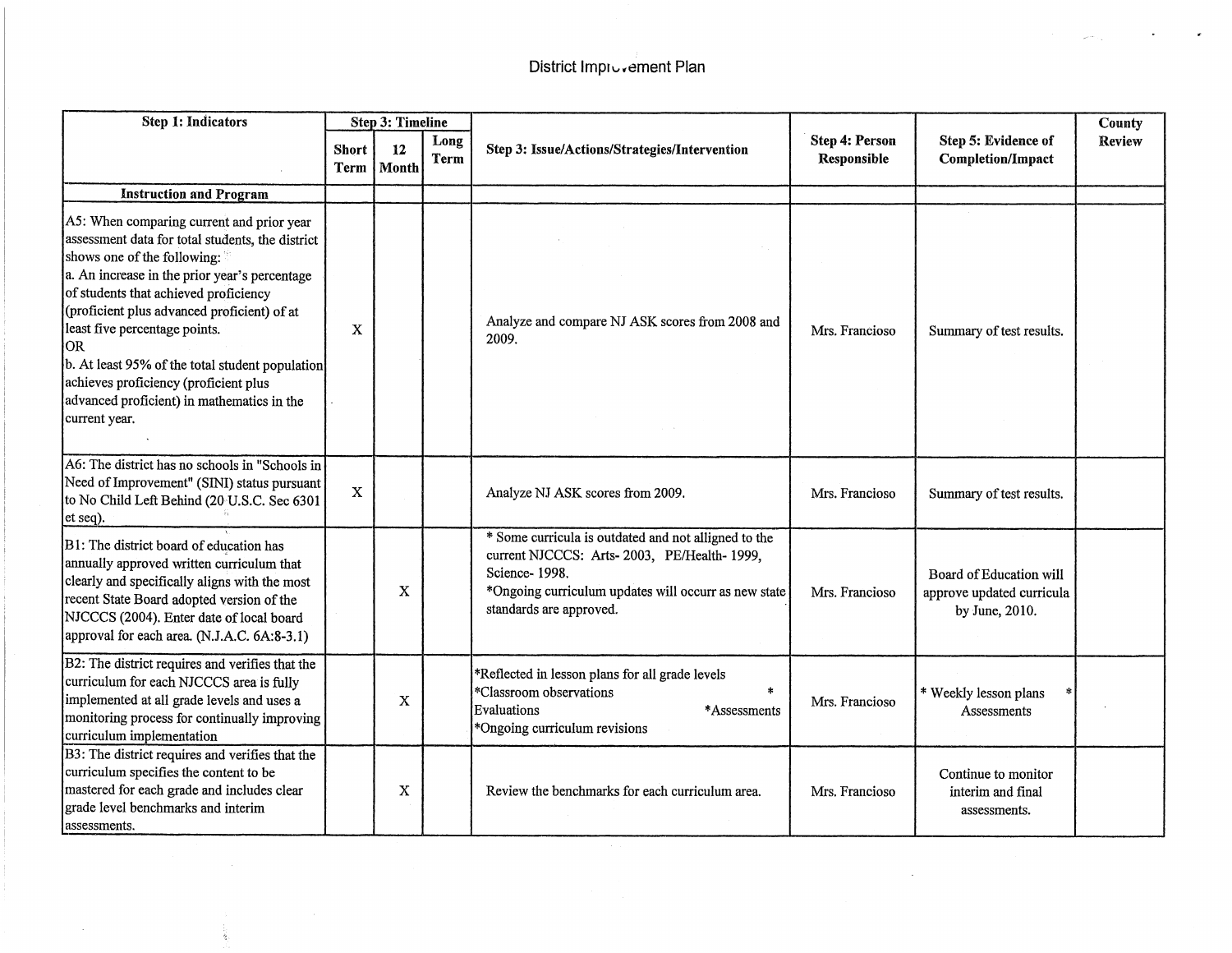$\Delta \phi$ 

 $\mathcal{L}_{\mathrm{eff}}$ 

 $\mathcal{A}$ 

| Step 1: Indicators                                                                                                                                                                                                                                                                                                                                                    | Step 3: Timeline     |             |              |                                                                                                                                                                                     |                                                    |                                                                                                                       | County        |
|-----------------------------------------------------------------------------------------------------------------------------------------------------------------------------------------------------------------------------------------------------------------------------------------------------------------------------------------------------------------------|----------------------|-------------|--------------|-------------------------------------------------------------------------------------------------------------------------------------------------------------------------------------|----------------------------------------------------|-----------------------------------------------------------------------------------------------------------------------|---------------|
|                                                                                                                                                                                                                                                                                                                                                                       | <b>Short</b><br>Term | 12<br>Month | Long<br>Term | Step 3: Issue/Actions/Strategies/Intervention                                                                                                                                       | Step 4: Person<br>Responsible                      | Step 5: Evidence of<br><b>Completion/Impact</b>                                                                       | <b>Review</b> |
| B4: The district curriculum, in each content<br>area, specifies ways to support<br>integrated/cross disciplinary instruction to<br>address the implementation of all nine of the<br>NJCCCS areas.                                                                                                                                                                     |                      | $\mathbf X$ |              | A multi-disciplinary connection component will be<br>included as each curriculum is revised.                                                                                        | Mrs. Francioso                                     | Board of Education<br>approval of revised<br>curriculum.                                                              |               |
| B5: The district curriculum is horizontally<br>and vertically articulated among all grades,<br>content areas, and schools through the use of<br>strategies such as curriculum mapping.                                                                                                                                                                                |                      | X           |              | All curricula will be mapped for each grade level as it<br>is revised.                                                                                                              | Mrs. Francioso                                     | *Board of Education<br>approval of revised<br>curriculum.<br>*Articulation at grade level<br>and department meetings. |               |
| C1a: The district completes each of the<br>following strageies for each content<br>area: Implements a supervisory process that<br>ensures that the aligned, board-adopted<br>curriculum is taught in every district<br>classroom and that teachers receive<br>meaningful feedback from<br>principals/supervisors and use it to strengthen<br>and sustain instruction. |                      | X           |              | Continue to use:<br>*Lesson<br>plans<br>*Observations/Evaluations                                                                                                                   | Mrs. Francioso,<br>Principals, and<br>Coordinators | *Ongoing dialogue with<br>principals and supervisors<br>*Observations/Annual<br>Evaluations                           |               |
| C1b: Requires and verifies that lesson plans<br>are aligned with the board-adopted<br>curriculum and the NJCCCS and are reviewed<br>at least monthly by principals/supervisors and<br>that principals/supervisors provide teachers<br>with feedback on lesson design and<br>implementation.                                                                           |                      | X           |              | Continue to:<br>*Monitor weekly lesson plans<br>*Utilize formal and informal observations with<br>suggestions for refinement<br>Utilize monthly department and grade level meetings | Mrs. Francioso,<br>Principals, and<br>Coordinators | *Meeting agendas<br>*Approved lesson plans                                                                            |               |
| C1d: Requires and verifies that teachers and<br>supervisors analyze student work to<br>determine if instruction is aligned with the<br>curriculum.                                                                                                                                                                                                                    |                      | X           |              | Continue to monitor lesson plans and projects                                                                                                                                       | Principals                                         | *Approved lesson plans<br>*Formal and informal<br>observations *Assessments                                           |               |
| C4: The district requires and verifies that<br>integrated/cross disciplinary instruction is<br>intentionally planned, implemented, and<br>observed in all NJCCCS areas and at all grade<br>levels.                                                                                                                                                                    |                      | X           |              | Continue to utilize:<br>*Formal<br>and informal observations<br>$\star$<br>Department and grade level meetings<br>Monitor weekly lesson plans                                       | Mrs. Francioso,<br>Principals, and<br>Coordinators | *Meeting agendas<br>*Approved lesson plans                                                                            |               |